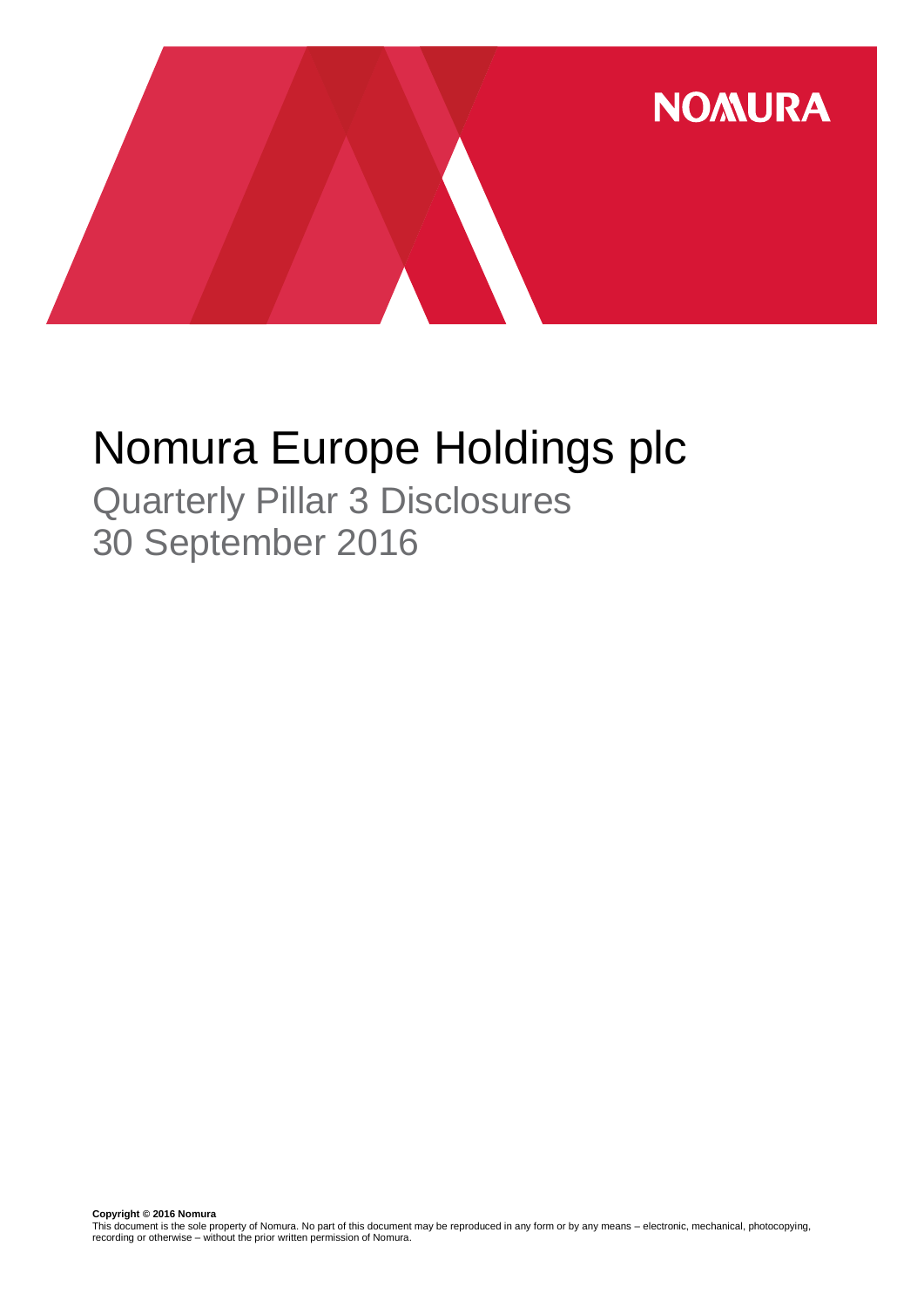# **NOMURA**

### **1. Foreword**

This document presents certain quantitative quarterly consolidated Pillar 3 disclosures of the Nomura Europe Holdings plc group ("the Group") as at 30<sup>th</sup> September 2016.

The Group is subject to consolidated regulatory supervision by the UK Prudential Regulatory Authority ('PRA') and is required to apply the disclosure requirements of the EU Capital Requirements Regulation (EU) No 575/2013 ("CRR").

The only material subsidiary within the Group is Nomura International plc ("NIP"). Own Funds, Risk Weighted Exposures, Capital Requirements and Leverage Ratio for NIP have been separately disclosed in this document.

This document has been prepared in accordance with the minimum disclosure requirements of the European Banking Authority's Guidelines on materiality, proprietary and confidentiality and on disclosure frequency, EBA/GL/2014/14, dated 23rd December 2014, as required by Articles 432(1), 432(2) and 433 of the CRR.

Certain disclosures made under accounting, listing or other requirements are deemed to constitute compliance with CRD IV requirements.

As an integrated part of NHI, disclosures contained in the Securities and Exchange Commission 20F Filing are relevant to the Group.

These documents can be found at the following link: [NHI SEC 20F](http://www.nomuraholdings.com/investor/library/sec/index.html)

The NHI quarterly Basel III Pillar 3 disclosures can be found at the following link: [NHI Pillar 3.](http://www.nomuraholdings.com/investor/summary/highlight/ratio.html)

Other disclosures relevant to Pillar 3 are contained in the NEHS, NIP and NBI financial statements.

To the extent that disclosures are made in this document, they do not constitute financial statements and should not be relied upon as such in making judgments about the Group.

This document is available either online within the 'Investor Relations' section under the Nomura corporate website: [Quarterly Pillar 3](https://www.nomuranow.com/portal/site/nnextranet/en/regulatory-disclosures/) or by application in writing to the EMEA Financial Controller at Nomura International plc, 1 Angel Lane, London, EC4R 3AB.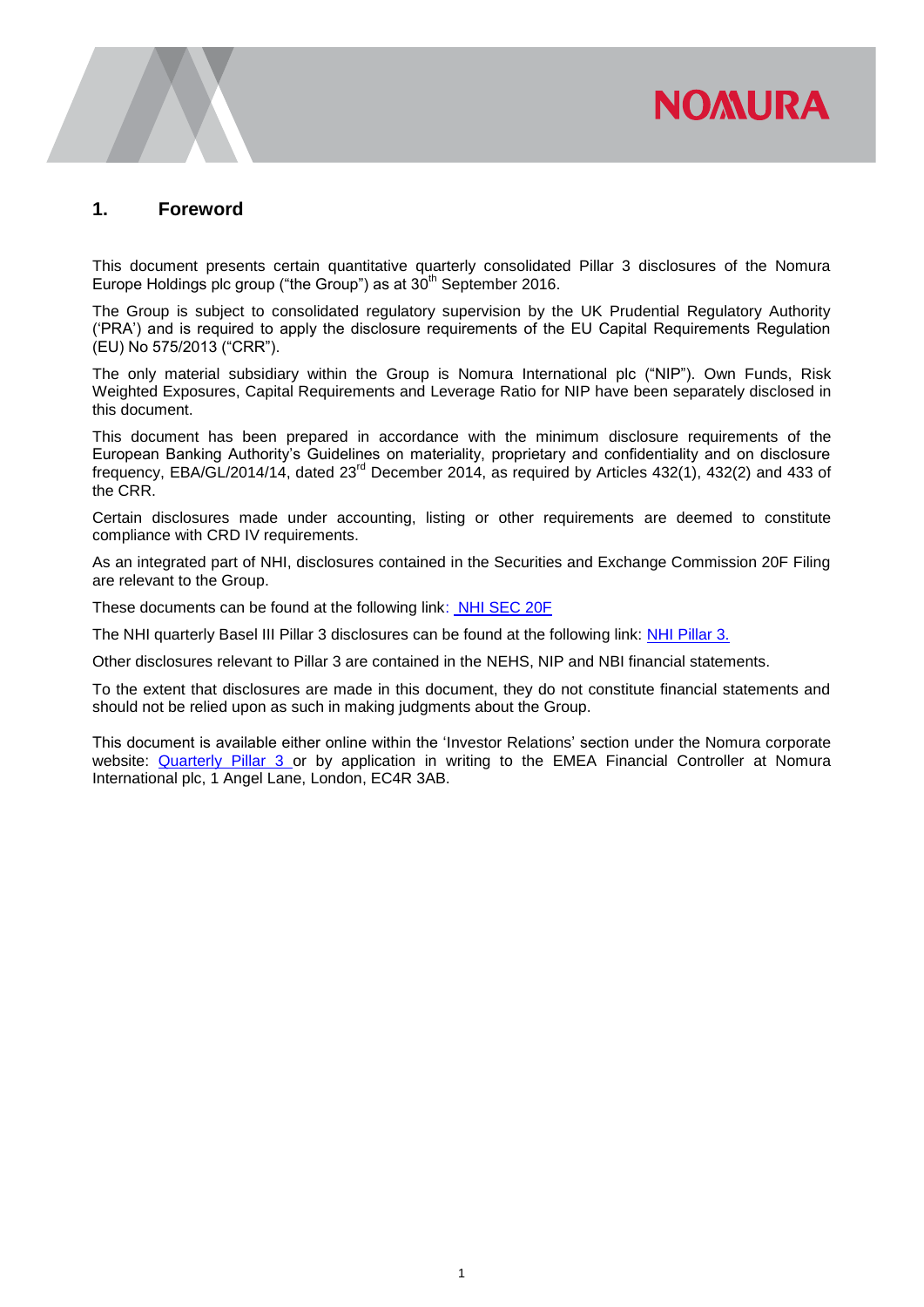

# **2. Quantitative Disclosures**

#### **2.1 Own Funds**

*CRR Articles 437 and 492* 

The Group and NIP Own Funds at 30<sup>th</sup> September were:

| 30th September 2016<br>\$m                                      | <b>The Group</b> | <b>NIP</b> |
|-----------------------------------------------------------------|------------------|------------|
| Tier 1 Capital before regulatory adjustments                    | 5,477            | 4,964      |
| Regulatory Adjustments <sup>(1)</sup>                           | (244)            | (265)      |
| <b>Tier 1 Capital</b>                                           | 5,233            | 4,699      |
| Tier 2 capital                                                  | 2,160            | 1,260      |
| <b>Own Funds</b>                                                | 7,393            | 5,959      |
| Tier 1 Ratio $^{(2)}$                                           | 14.2%            | 13.7%      |
| Total Capital as a percentage of total Risk Exposure<br>amounts | 20.1%            | 17.4%      |
| Capital Conservation Buffer requirement                         | 0.63%            | 0.63%      |
| Countercyclical Capital Buffer requirement                      | 0.01%            | 0.01%      |

 $^{(1)}$  Regulatory Adjustments include DVA (CRR Article 33 (1) (c)), OCA (CRR Article 33 (1) (b)), PVA (CRR Article 105) and

intangible asset deductions (CRR article 37)<br><sup>(2)</sup> Tier 1 capital ratio is equal to the Common Equity Tier 1 ratio

There are no innovative Tier 1 instruments held nor expected loss amounts. No restrictions have been applied to the calculation of Common Equity Tier 1 or the prudential filters to Common Equity Tier 1. The Group is not applying transitional provisions of CRD IV to Own Funds.

Tier 1 capital consists of share capital and reserves.

Tier 2 consists of subordinated debt.